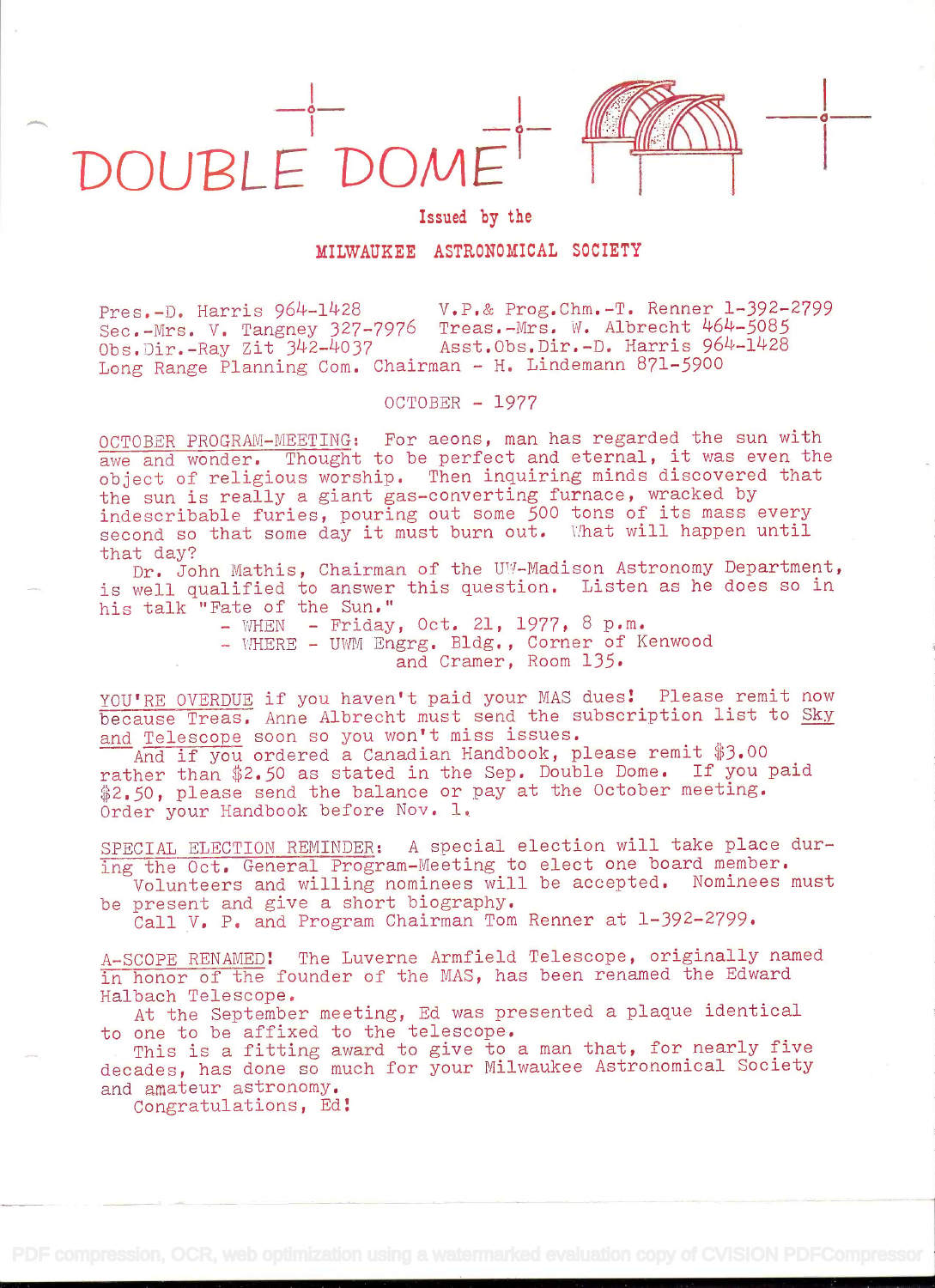WE NEED YOUR HELP! The Society can be proud, even boast, about the quality of its General Program-Meetings, judging from the consistently good attendance despite the season, weather, or travel distance.

To maintain this high standard, even try to improve on it, V. P. and Program Chairman Tom Renner would like your advice in arranging programs. Do you prefer guest speakers, movies, field trips, or programs by our members? Let Tom know about your ideas. He will consider all of them even if they may sound far-fetched!

CONTRIBUTIONS NEEDED: The North Central Region quarterly newsletter Northern Lights needs newsy articles from anyone about anything astronomical. The December issue deadline is Nov. 28. If you'd like to subscribe, send \$1.50 to J. H. Fox, 8301 Isle Av. S., Cottage Grove, Mn. 55016.

 $Y'$ ALL COME: A star party is planned for members and their families,<br>Sat... Oct. 29 at the observatory as soon as it gets dark. Use Sat.,  $0ct.$  29 at the observatory as soon as it gets dark. Society equipment or your own. Dress warmly.

We'll interrupt our serious observing and lunching long enough to watch Mr. James Skinner of Optical Techniques, Inc., demonstrate a 4" Quantum Telescope (see your Oct., 1977 Sky & Telescope, p. 332).

There's a good chance the A-(Ed Halbach) Scope will be ready for use. Come see it

THE PAPER DRIVE IS CANCELLED, but everyone can contribute to the 26" Telescope fund by bundling up old newspapers and taking them to a dealer NOW while the price is high. Send your contribution to Treas. Anne Albrecht.

NEW MEMBERS: MEET: Steven Buck, Fond du lac; Patrick Burns, Milwaukee; Barry Craig, West Allis; Douglas Gillespie, West Allis; Mr. & Mrs. Patrick Pedrow, Hales Corners; Mr. & Mrs. James Ramsey, Muskego; and Dale Tutkowski, West Allis. Welcome to the MAS.

## CALENDAR:

.Fri., Oct. 21--GENERAL PROGRAM-MEETING. Members and guests welcome. 8 p.m., UWM Engrg. Bldg., Room 135.

.Fri., Oct. 28--BOARD OF DIRECTORS, 7:30 p.m. at the home of Mr. & Mrs. Virgil Tangney, Wives welcome.

. Wed.. Nov. 2--STAFF.  $\gamma$  p.m. at the Observatory. Everyone welcome.

OPEN HOUSE RESUME': First, thanks to everyone who volunteered to help.

There were but 3 good nights out of the 8, but even so, 1300 persons came out, 303 on the last night, to listen to the fine programs, peer through the instruments, or ask questions. Some were inspired enough to join the Society.